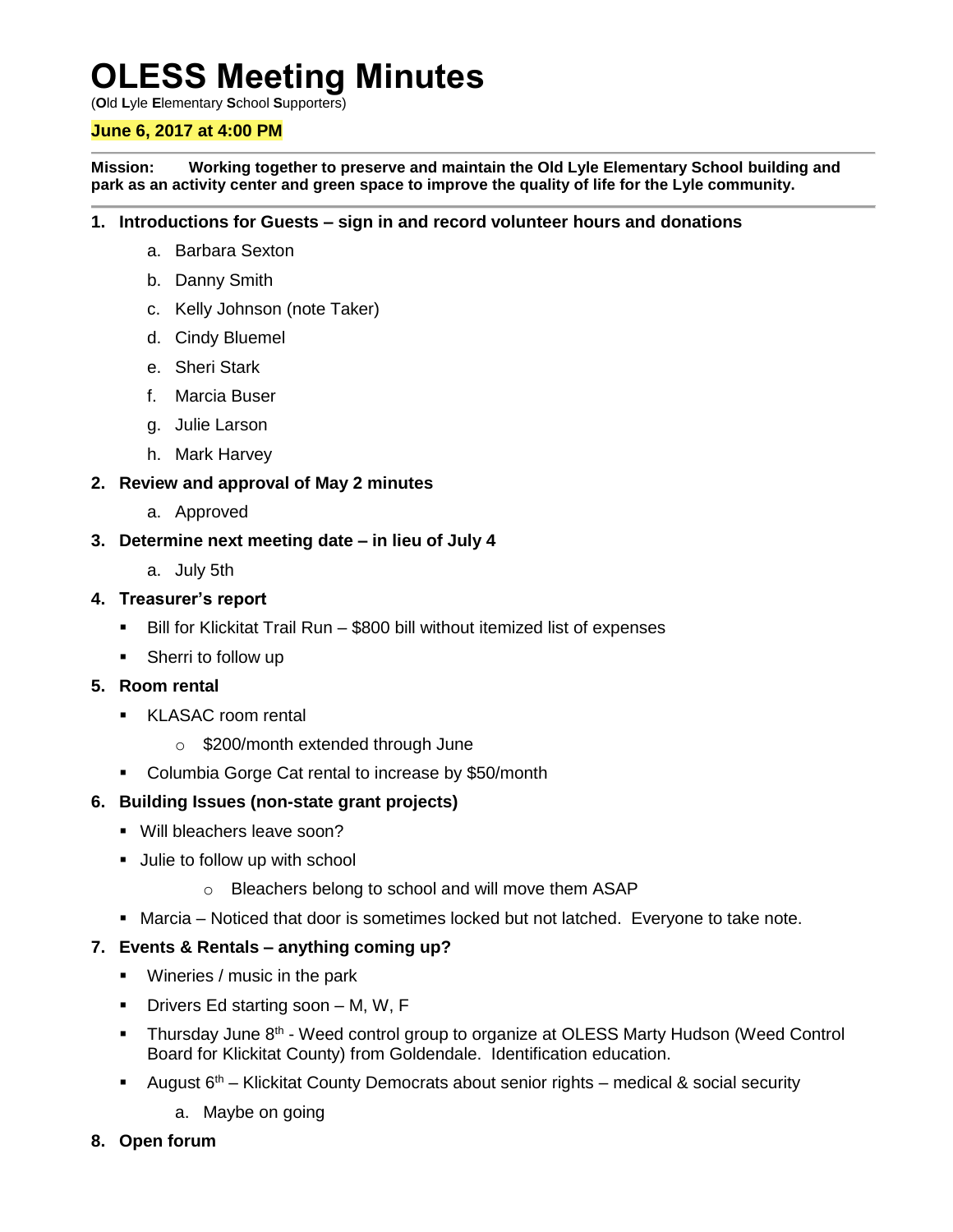a. Marcia – Yakima emergency services confirmed contact info for fire season. They may need to use OLESS for fire season.

## **Executive session**

Danny to follow up with Norm about licensing info

- 9. **State Grant Status** 26% spent & reimbursed, 58.4%, encumbered or awaiting invoice/ reimbursement - \$108,880.86 remaining to allocate
	- East roof
	- Bathroom re-furb work start June 9, completed by June 25
		- a. Sherri to follow up
	- **Diner**
- **10. Review tasks not assigned to specific officers – agree on what needs to be done and who owns it**
	- a. Add fire extinguisher to #9
	- b. OLESS Tasks Compiled 6/6/17
		- i.  $1 -$ Danny
			- 1. Going to take pics of building for current status documentation
		- ii. 2 Marcia
		- iii. 3 Marcia + Barbara
		- iv. 4 Kelly
			- 1. Update meetings dates
			- 2. Update current events
		- v. 5 Kelly's email to be added.
		- vi. 6 Will Katrina to open close building?
			- 1. Katrina to open and close building
			- 2. Kelly to update G-mail calendar
		- vii. 7 Cindy
		- viii. 8 Sherri
		- ix. 9 Marcia + Barbara point of contact and then will distribute tasks
		- x.  $10 -$ Cindy
		- xi. 11 Mark & Julie
		- xii. 12 Barbara
		- xiii. 13 Sherri

## **11. Open Board Position & Nominating Committee for 2018 Board**

- **a.** Marcia to appoint board for nomination Andrew, Vern, & Renee
- **b.** Kelly to ask Stephanie Sauter to consider
- **c.** Mark will not continue